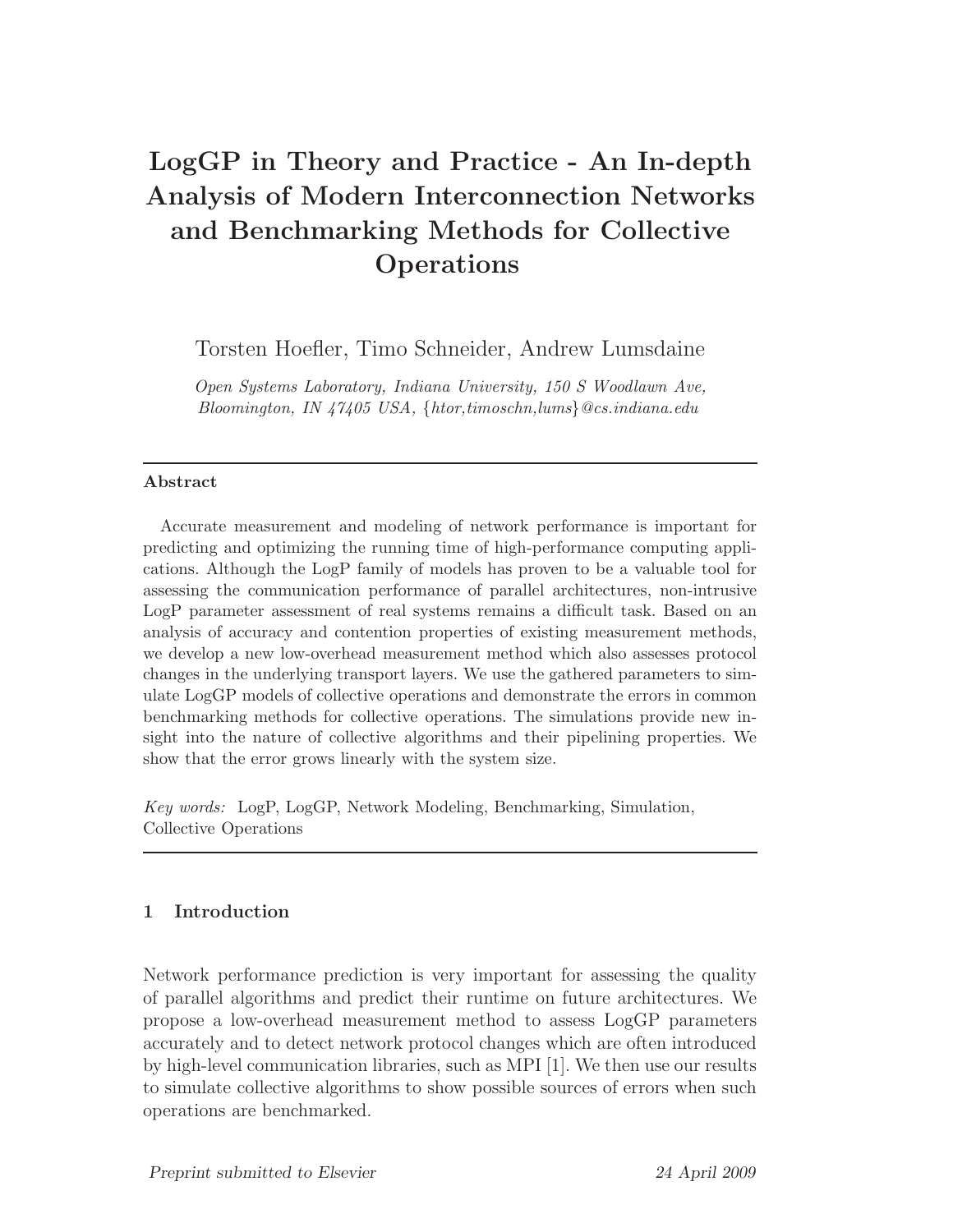Various network models have been proposed in the past. One class of models targets specific hardware, network architectures, or the shared memory paradigm [2,3]. Other models are general-purpose and attempt to be architectureindependent, for example the PRAM [4,5], BSP [6], or the LogP [7] models. Several studies have compared the accuracy of those models [8,9]. In general, it seems that the LogP model family bridges the complexity of real-world interconnection networks and the usability of an abstract network model fairly well.

The LogP model family comprises the original model proposed by Culler et al. as well as a number of different extensions intended to improve prediction accuracy by considering different network effects. The LogGP model by Alexandrov et al. [10] models large messages with the new G parameter that indicates bulk-transfer rates. Using the LogGP model instead of the simpler Hockney model [11] separates the CPU and network times and thus enables detailed measurement of the communication overheads. This distinction between CPU overhead and network parameters enables researchers to model overlap of communication and computation efficiently. We use this ability to assess the overlap potential of different network interconnect architectures and to optimize the implementation of our non-blocking collective operations library LibNBC [12]. The models of the LogP family have been used by different research groups to derive new algorithms for parallel computing, predict the performance of existing algorithms, or prove an algorithm's optimality [13– 18]. While the derivation of new algorithms and the proof of optimality can be done without actual parameter values, accurate measurement methods for each parameter are necessary to predict performance of the parallel algorithms. LogGP can also be used to adaptively change algorithms to react to parameter changes, for example, in wide-area networks. Another possible application is message scheduling, i.e., schedule messages across multiple, probably homogeneous, network interfaces to minimize the cumulative transmission time. All those methods need to assess the model parameters while the application runs. Such applications require a low-overhead measurement method that avoids network flooding or saturation.

One difficulty with simple direct parameter measurement is the fact that most modern communication systems use message-size dependent protocols to optimize communication (e.g., [19,20]). Small messages are often copied to prepared (or pre-registered) local send or remote receive buffers to speed up the communication. This method is commonly named eager protocol. Larger messages can not be copied directly to the receiver and are handled with a synchronizing protocol, often called rendezvous protocol. More protocol types can be introduced by the developer of the communication subsystem as needed. The switch between those protocol types is usually transparent to the user. Our measurement method is able to recognize protocol switches automatically because changes in the transmission parameters can be detected. We compute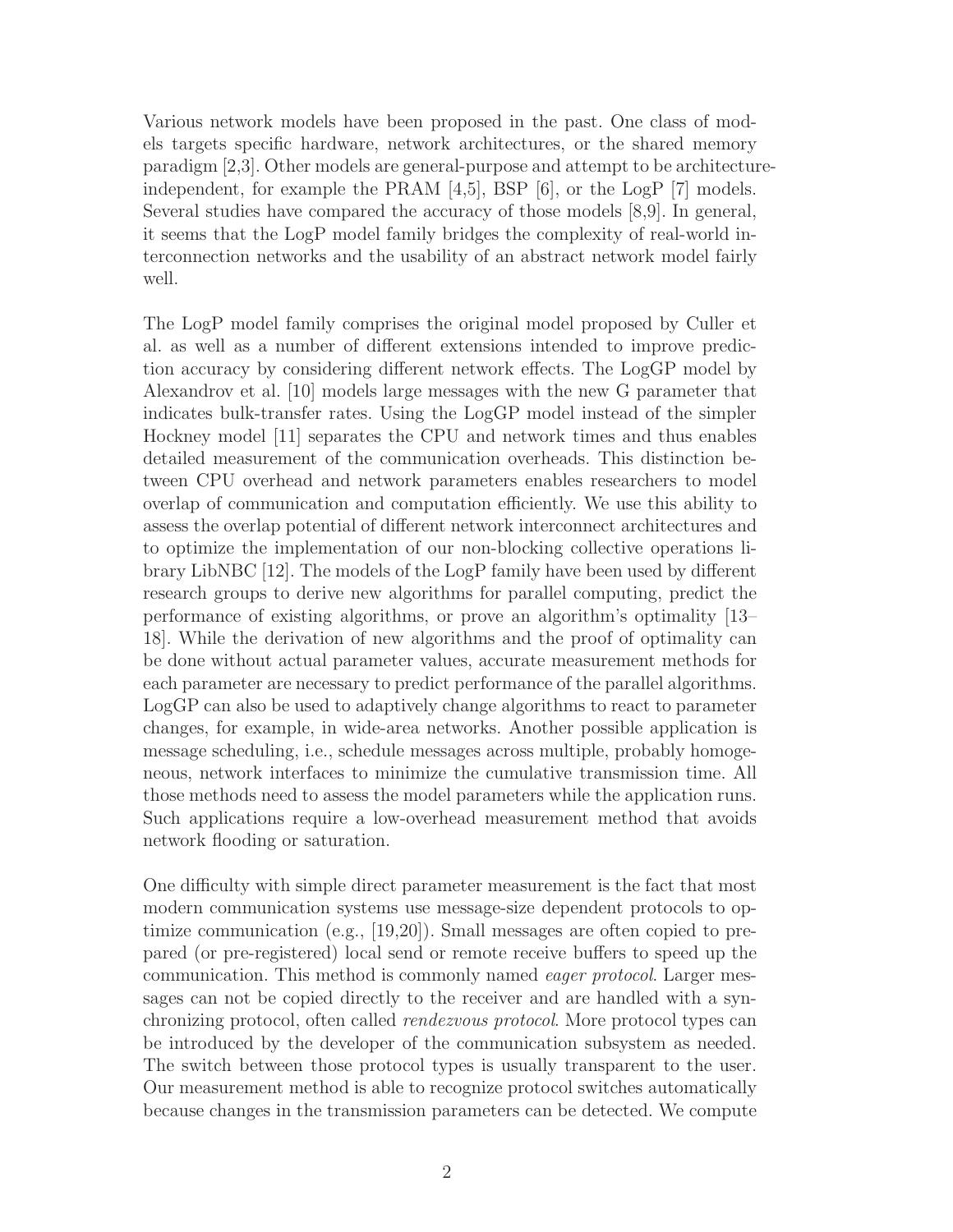individual parameter sets for all identified protocol ranges.

#### 1.1 Background and Related Work

The LogGP model as described by Alexandrov et al. in [10] consists of the following parameters:  $\bf{L}$  is an upper bound on the *Latency* of a send operation from one processor to another. **o** is the *overhead*, i.e., the time that the host processor is engaged in the transmission or reception of a message. g is the gap between two consecutive messages. It defines the minimum time-interval between two message sends or receptions. G is the Gap per byte for long messages. It defines the time needed to transmit a single byte for the bulktransfer of long messages. P is the number of involved Processors. Several studies, including ours, often differentiate between in  $o_s$  and  $o_r$  as send and receive overhead, however, when citing other works we sometimes use  $\sigma$  to adhere to the original notation. In the following, we review some of the wellknown approaches, discussing the sources of error in those approaches.

The first measurement method for the LogP model was proposed by Culler et al. in [21]. Culler splits the overhead o into  $o_s$  on the sender side and  $o_r$ on the receiver side. To assess  $o_s$ , the time to issue a small number  $(n)$  of send operations is measured and divided by  $n$ . We note that this technique could be problematic on modern architectures which tend to copy messages to a temporary buffer for later transmission (e.g., TCP/IP sockets or Message Passing Interface (MPI) eager messages). As a result, the measurement of  $o_s$ would depend on  $n$  and only be accurate for very large number of messages when all buffers are filled. However, it is clear that a large number of messages would measure g. The receive overhead  $o_r$  is measured by sending multiple messages with a delay, bigger than the round trip time (RTT), after each send. This enables a computation of  $o_r$  based on the delay and the measured  $o_s$ . However, this makes the accuracy  $o_r$  dependent on the accuracy of  $o_s$ and introduces additional errors. The g parameter is simply benchmarked by flooding the network with many small messages and dividing the time by the number of messages. Finally, L can be computed from the other parameters with  $L = RTT/2 - o_r - o_s$ . A similar approach was used by Ianello et al. in [22], to assess the LogP parameters for Myrinet.

Kielmann et al. introduces the new pLogP (parametrized LogP) model and presents techniques to measure the parameter in [23]. He also shows how to reduce pLogP parameters to LogGP parameters. The send overhead  $o_s$  is simply measured as the time to send a single message. This measurement is influenced by caching effects similar to the original idea in [21]. The receive overhead  $o_r$  is defined as the time to copy the message from the receive buffer, which neglects the time in which the system is busy to receive the message to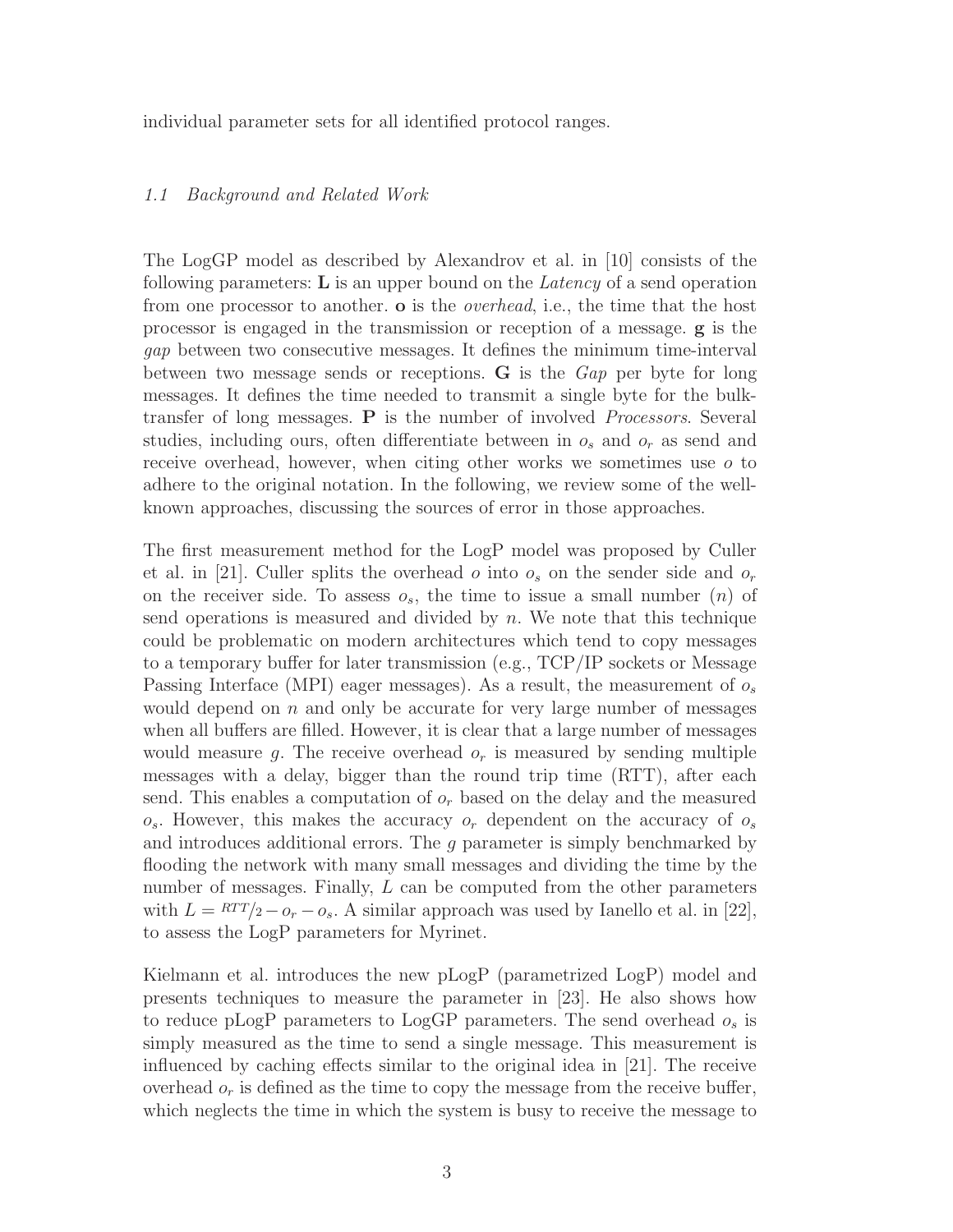the temporary buffer (cf. TCP/IP sockets). The gap q is measured by sending n messages to a peer and the peer sends a single message back after it has received all  $n$  messages. The time between the first send and the reception of the final answer divided by n is reported as  $q$ . The n messages and a single reply message need  $(n \cdot q + L) + (L+q)$  in pLogP and an error of  $(2L+q)/n$  is made if one simply divides this sum by  $n$ . The impact of this error can be reduced if n is large enough so that  $(2L + g)/n \ll g$ . If we try to reach 1% accuracy, we need  $n > (2L + g)/(g \cdot 0.01)$ , which results in  $n > 19640$  if we use the LogGP parameters for  $TCP/IP$  (see Section 3). The pLogP latency L is simply computed from the RTT of a zero-byte message  $L = (RTT(0)-2g(0))/2$ . The fact that every parameter depends on the message size improves the accuracy of the model but also significantly complicates the model and the predictions.

The most recent work, and the only one that assesses all LogGP parameters besides L, was proposed by Bell et al. in [24]. The parameter  $o_s$  is measured with a delay between message sends. This delay d is adjusted until  $d + o$ fits  $g + (s - 1)G$  for a specific message size s exactly. This requires multiple measurement steps to adjust the correct  $d$ . The send overhead  $o_s$  is computed via  $g + (s-1)G-d$ , which relies on the correctness of g and G. The method to assess  $o_r$  is similar to the method in [21], but the transmission of the answer is delayed on the receiver side. A technique similar to pLogP is used to measure g, which suffers from the same problem that a huge number of packets  $(n)$ must be sent to get an accurate measurement and the network is effectively flooded. L can not be measured because modern networks tend to start the message transmission before the CPU is done  $(L$  is started before  $o$  ends). Bell et al. introduce the more practically oriented end-to-end latency (EEL) which denotes the RTT for a very small packet.

All proposed schemes use only single message sizes to derive parameters, which could be inaccurate for some networks that show anomalies at specific message sizes. The second problem with some methods is that the accuracy depends on the number of sent messages, which makes network flooding necessary to achieve good predictions. However, flooding causes unnecessary network contention and should not be used during application runs. We propose a new measurement scheme that avoids flooding as much as possible and delivers accurate parameters. The following section describes the working principle of our new measurement method.

#### 2 Accurately Measuring LogGP Parameters

Modeling network transmissions can be helpful to optimize communication during application run time. However, most environments are changing under different loads (e.g., wide-area networks or oversubscribed communication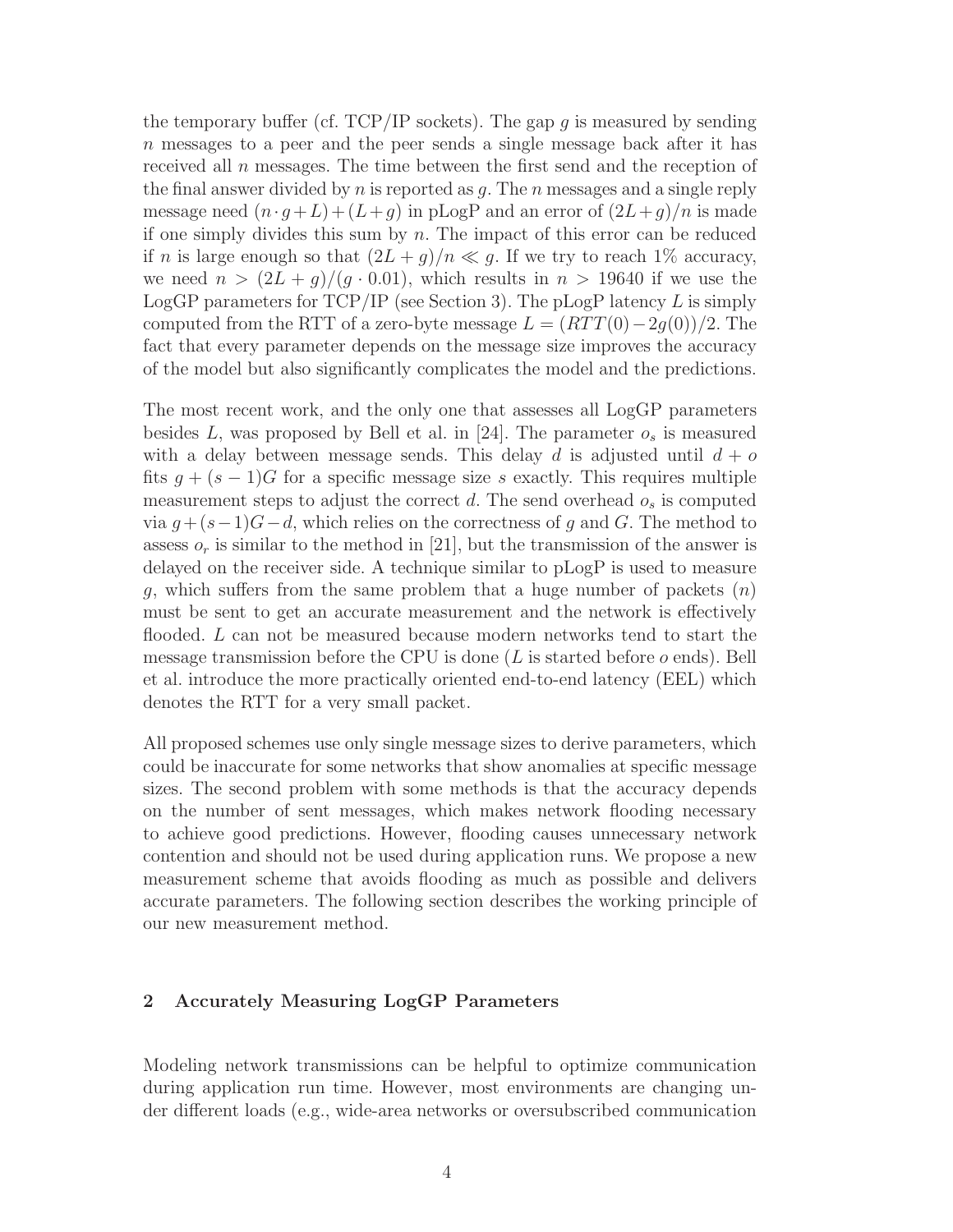

Fig. 1. Different microbenchmarking schemes.

## 2.1 System Constraints

Many parallel systems do not have an accurately synchronized clock with a resolution that is high enough to measure network transmissions (in the order of microseconds). As a result, developers of network benchmarks must perform all time measurements locally on each machine. Many benchmarks (e.g., Netpipe, Pallas Micro Benchmarks (PMB [26])) use a so-called ping-pong scheme to benchmark message round trip times (RTT). This scheme uses two hosts: the client that initiates the communication and measures RTTs, and the server that mirrors all received packets back to the client. This common scheme is shown in Figure  $1(a)$ . Other schemes, such as ping-ping (originally mentioned in [26]), shown in Figure 1(b), can be used to measure the performance of multiple consecutive message sends. However, one has to be aware that a ping-ping with many packets quickly saturates the network and introduces contention. An additional degree of freedom for the benchmark is a ping-ping scheme with an artificial delay between each message send. Such a delay can be achieved by a fixed-size computation on the CPU.

#### 2.2 Definitions

We combine the previously mentioned possibilities and use them to assess all LogGP parameters as unintrusively as possible. We introduce the notion

networks). Thus, network parameters are changing over time and must be reassessed during the runtime of the application. Run-time assessment should not introduce significant overhead. We describe a new low-overhead LogGP parameter assessment method, based on our findings in [25], in the following.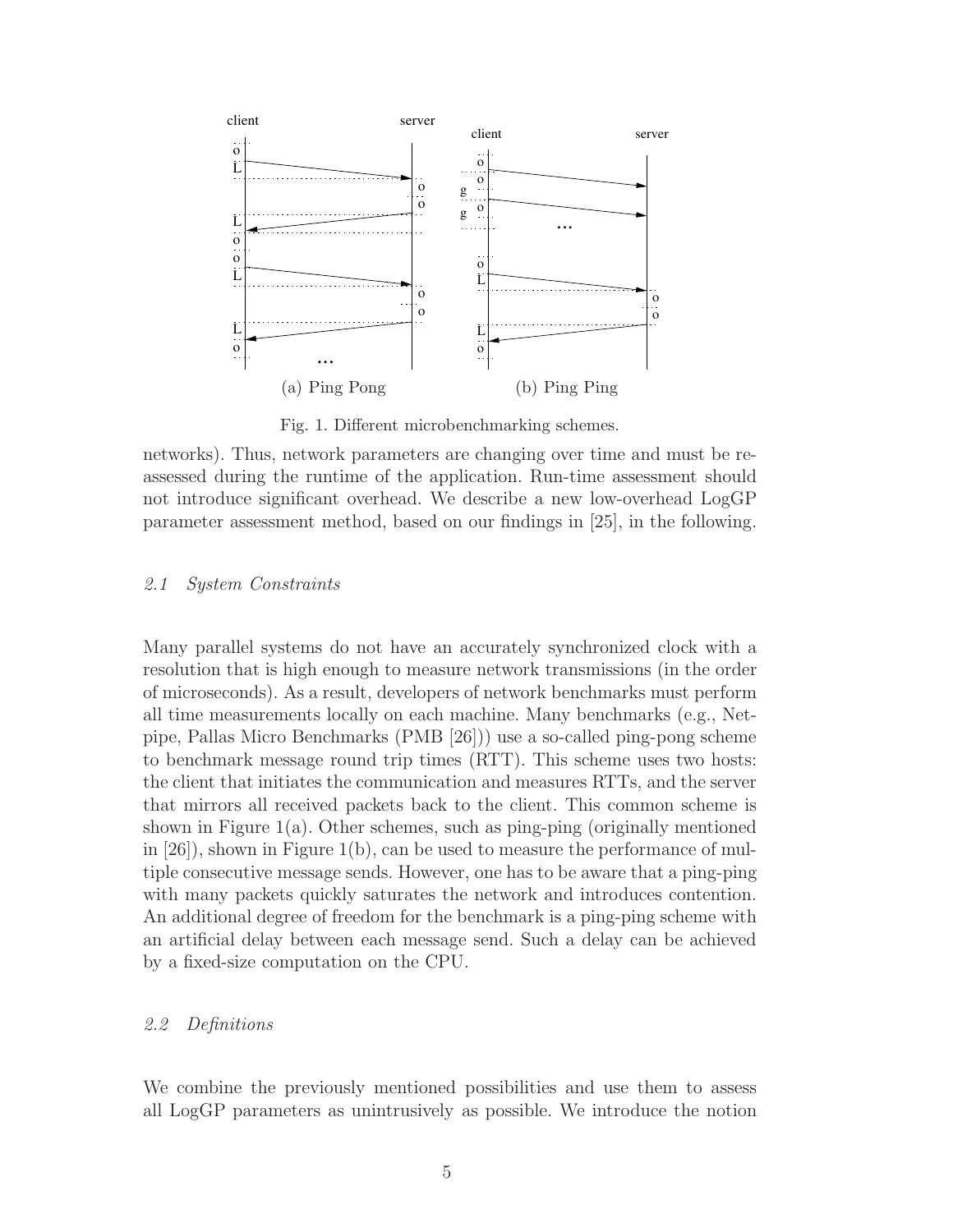of the parametrized round trip time (PRTT) to define a specific parameter combination for the RTT. The possible parameters are the number of pingping packets  $(n)$ , the delay between each packet  $(d)$  and the message size  $(s)$ . A measurement result of a specific combination of n, d and s is denoted as  $PRTT(n,d,s)$ . The following subsections show that the notion of  $PRTT(n,d,s)$ is sufficient to assess all LogGP parameters accurately without network flooding or unnecessary contention.

The parametrized round trip time for a single ping-ping message without delay can be expressed in terms of the LogGP model as follows:

$$
PRTT(1,0,s) = 2 \cdot (L + o_s + o_r + (s-1)G). \tag{1}
$$

If we define the cumulative hardware gap  $G_{all} = g + (s-1)G$ , then n ping-ping messages can be modeled as (the original LogGP model defines  $o < G_{all}$ )

$$
PRTT(n, 0, s) = 2 \cdot (L + o_s + o_r + (s - 1) \cdot G) + (n - 1) \cdot G_{all}.
$$

With (1), we get

$$
PRTT(n, 0, s) = PRTT(1, 0, s) + (n - 1) \cdot G_{all} . \tag{2}
$$

This equation can easily be extended to the general case with a variable delay d as

$$
PRTT(n, d, s) = PRTT(1, 0, s) + (n - 1) \cdot max\{o_s + d, G_{all}\}.
$$
 (3)

In the following sections, we explain how to use the parametrized roundtrip time to assess the LogGP parameters of different network interfaces.

## 2.3 Assessment of the Overheads  $o_s$  and  $o_r$

Previous works have shown that the overhead might not be constant with varying message sizes. Thus, we define a method to accurately measure the overheads for every message size. If we rewrite Equation (3) to

$$
\frac{PRTT(n,d,s) - PRTT(1,0,s)}{n-1} = max\{o_s + d, G_{all}\},
$$

and choose  $d_G$ , such that  $d_G > G_{all}$ , we get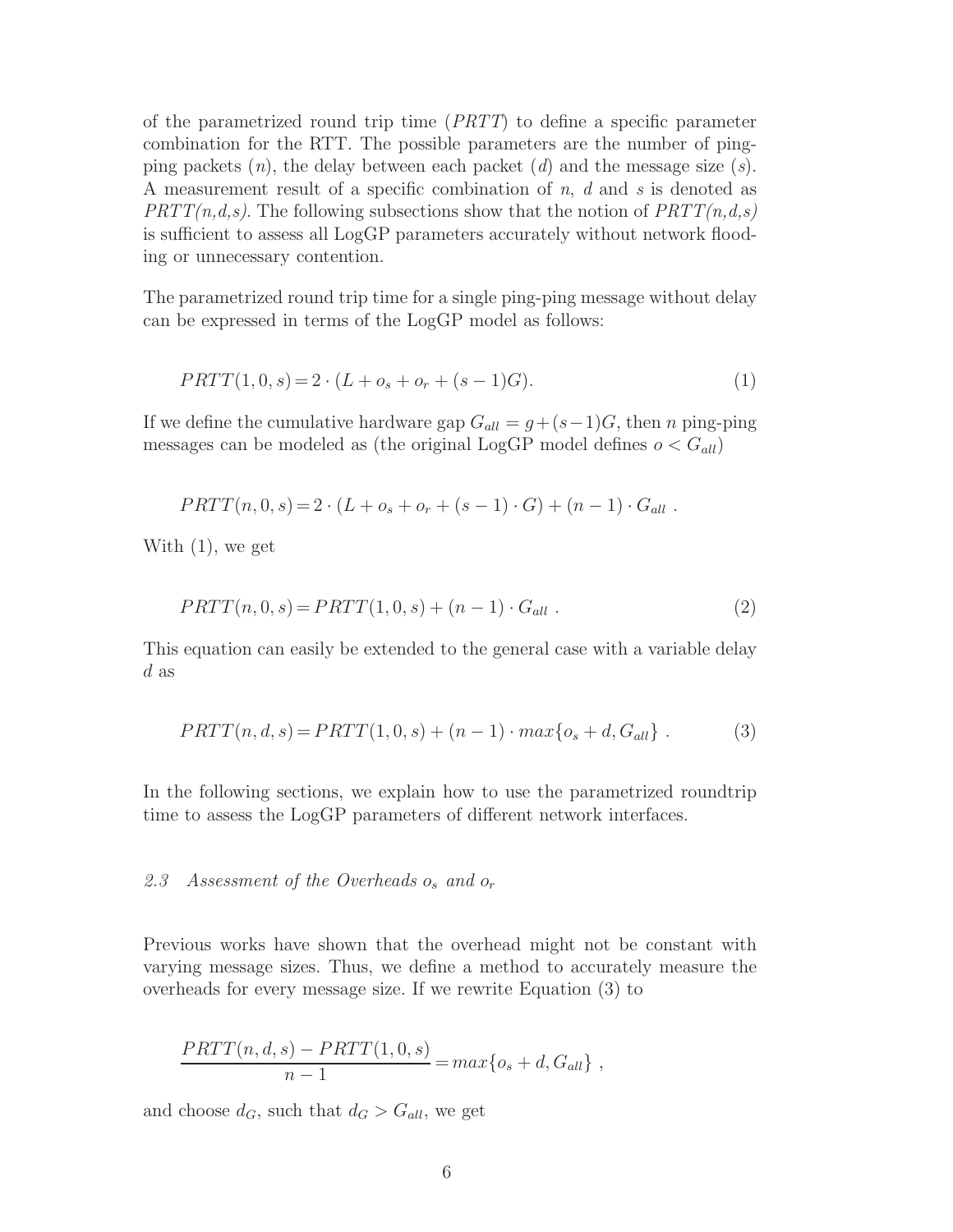

Fig. 2. Measurement Method for  $\sigma$  for  $n = 3$ . This figure shows the components of  $PRTT(n, d, s).$ 

$$
\frac{PRTT(n, d_G, s) - PRTT(1, 0, s)}{n - 1} = o_s + d_G.
$$
\n(4)

This enables us to compute o from the measured  $PRTT(n, d_G, s)$  and  $PRTT(1, 0, s)$ . We chose  $PRTT(1, 0, s)$  for  $d_G$  to ensure that  $d_G > G_{all}$ . This assumption has been proven to be valid for all tested networks. However, if a network with a very low latency  $L$  and a very high gap  $g$  exists, one can fall back to  $d_G = PRTT(2, 0, s)$  to guarantee  $d_G > G_{all}$ . We chose  $PRTT(1, 0, s)$ to avoid unnecessary long benchmark times.

The measurement of  $o_s$  for  $n = 3$  is illustrated in Figure 2. The entire figure represents a LogGP model for  $PRTT(3, d_G, s)$  and it is easy to see that the last part is a simple  $PRTT(1, 0, s)$ . If we subtract  $PRTT(1, 0, s)$  from  $PRTT(3, d_G, s)$ , we get  $2d_G + 2o_s$  which equals to  $(n-1)(d_G + o_s)$  (recall that  $n = 3$  in our example) as shown in Equation (4).

This measurement method enables us to obtain a fairly accurate value of  $o_s$  for each message size s. It needs only a small number of messages (we used  $n = 10$ ) in our tests) and thus does not saturate or flood the network to measure  $o_s$ . Furthermore, we are able to compute  $o_s$  directly from a single measurement and without depending on other LogGP parameters which would increase the measurement error. We do also not need to adjust d stepwise to fit other values. The measurement of  $o_r$  can be performed as proposed by Kielmann [23]. We are aware that this method will not produce accurate results. However, empirical experiments show that this method measures reasonable receive overheads for all networks that we investigated.

#### 2.4 Assessment of the Gap Parameters g,G

Using Equation (2), we get a linear function of the form  $f(s) = G \cdot (s-1) + g$ :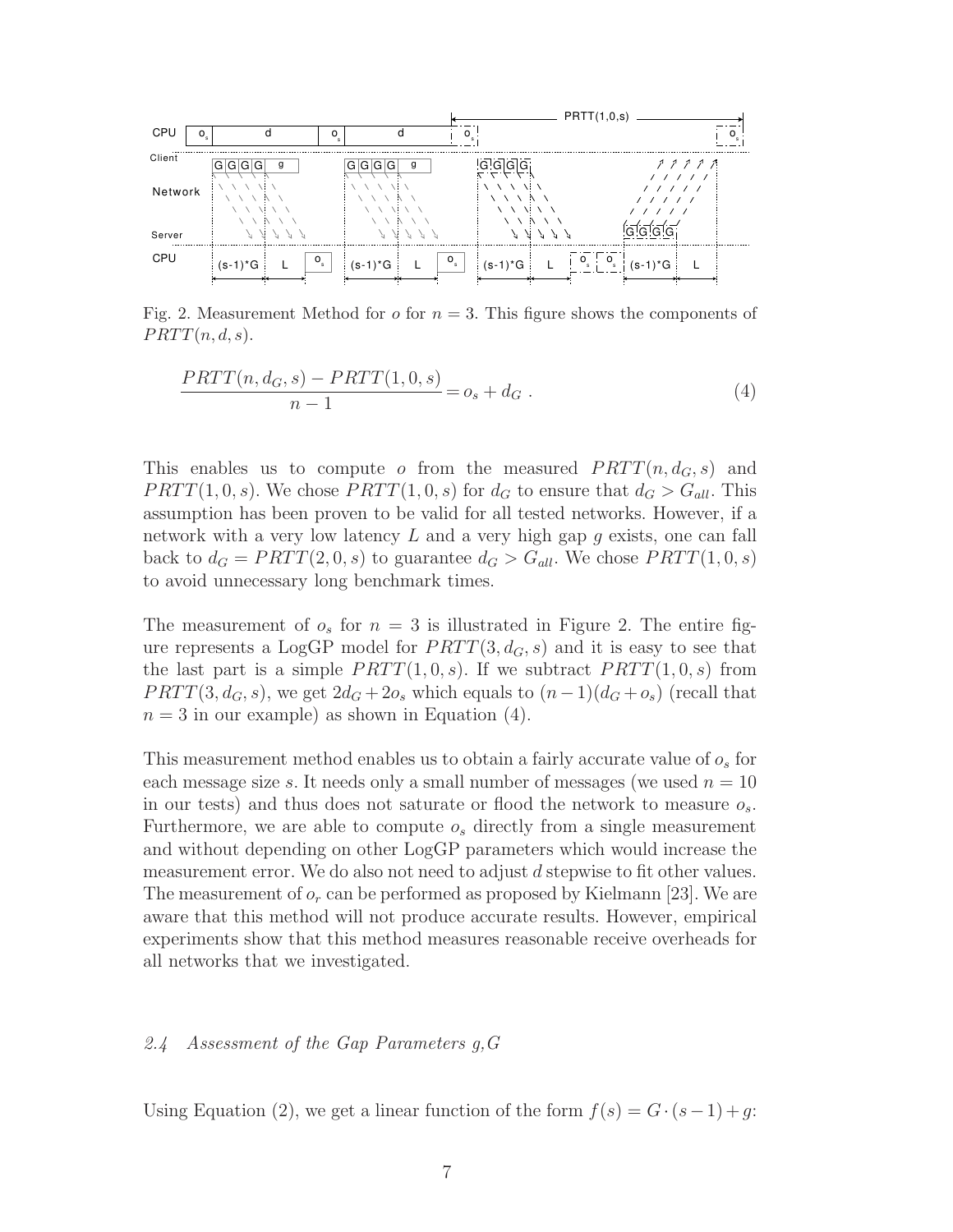$$
G(s-1) + g = \frac{PRTT(n,0,s) - PRTT(1,0,s)}{n-1}
$$
\n(5)

One could simply measure  $PRTT(n, 0, s)$  and  $PRTT(1, 0, s)$  for two different s and solve the resulting system of linear equations directly. However, several networks have anomalies or a huge deviation between different data sizes. Another problem is that this method would not allow us to detect protocol changes in the lower levels that influence the LogGP parameters.

Instead, we chose to measure  $PRTT(n, 0, s)$  and  $PRTT(1, 0, s)$  for many different s and fit a linear function to these values. The function value for  $s = 1$ is our  $q$  and the slope of this function represents our  $G$ .

We use the least squares method [27], which can be solved directly for the needed two degrees of freedom  $(g \text{ and } G)$ , to perform the fit. It provides us an accurate tool to assess  $g$  and  $G$  with multiple different message sizes and to detect protocol/parameter changes in the underlying transport layers (see Section 2.6). We use only a small n to benchmark every single message size. Thus, we do not need to flood or overload the network and our results are not influenced by anomalies for specific message sizes (like we experienced with TCP). Furthermore, we are able to use our method to detect changes in the underlying communication protocol, as described in Section 2.6. A graphical representation of our method with Open MPI over InfiniBand is shown in Figure 3.



Fig. 3. Parameter Benchmark and Fit for Open MPI over InfiniBand.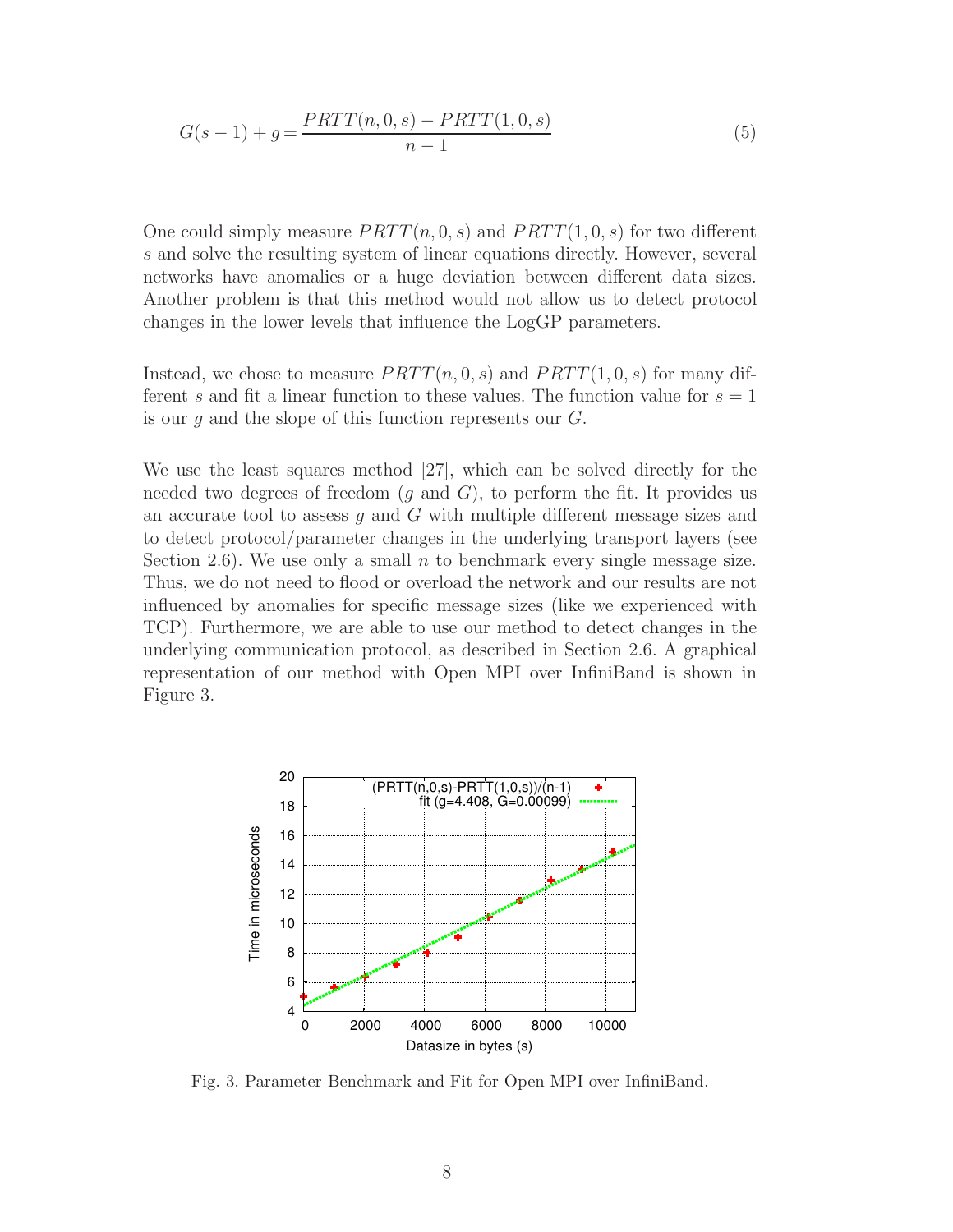#### 2.5 Assessment of the Latency Parameter L

Bell et al. discussed the interesting phenomenon that the occurrence of L and o is not ordered. It happens on modern interconnect networks that o and a part of L overlap (e.g., some message processing is done after the sending of the message is started). This is due to the fact that the network developers strive to minimize the round trip time and try to move all the bookkeeping after the message is sent. This effect does not allow us to measure a useful L (L may even be negative in certain situations). We take a similar approach as [24] and report half of the round trip time of a small message as latency. We use  $PRTT(1, 0, 1)/2$  for this purpose.

#### 2.6 Detection of Protocol Changes

Modern network APIs are complex systems and try to deliver highest performance to the user. This requires to use different transport protocols for different message sizes. It is obvious that each transport protocol has its own unique set of LogGP parameters. The problem is that the network APIs aim to be transparent to the user and do often not indicate protocol switches directly. These facts can make LogGP benchmarks very inaccurate if one does not differentiate between the used transport modes. Our approach is to detect those protocol changes automatically and provide a different set of LogGP parameters for each transport type to the user.

We define the mean least squares deviation from measurement point  $k$  to  $l$ and the fit-function  $f(s) = G \cdot s + g$  as

$$
lsq(k, l) = \frac{\sum_{i=k}^{l} (G \cdot size(i) + g - val(i))^{2}}{l - k - 2} ,
$$
\n(6)

where  $val(i)$  is the measured value at point i and  $size(i)$  is the message-size at point i. We substract  $2$  in the denominator because we have  $2$  degrees of freedom for the solution of the least squares problem.

We take an  $x$  point look-ahead method and compare the mean least squares deviation of the intervals [*lastchange : current*] with the deviation of the interval [lastchange : current + 1], [lastchange : current + 2], ..., [lastchange : current  $+x$ ]. We define lastchange as the first point of the actual protocol (the point after the last protocol change, initially 0) and current as our current point to test for a protocol change. If current is the last measured value of a protocol, and a new protocol begins at  $current + 1$ , the mean least squares deviation rises from this point on. We consider the next  $x$  (typically 3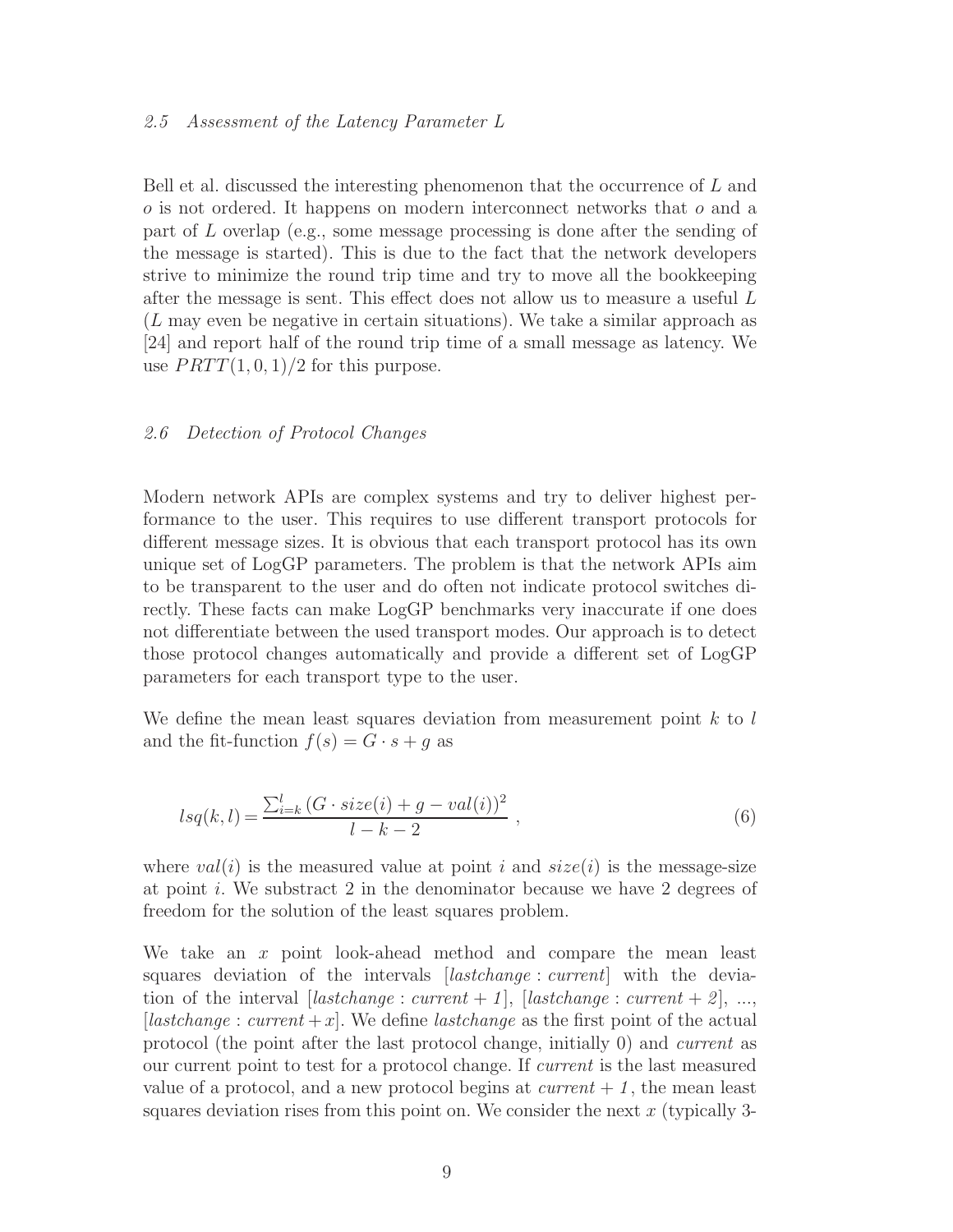5) points to reduce the effect of single outliers. If  $lsq(lastchange, current + j)$  $\forall 1 \leq j \leq x$  is larger than  $lsq(lastchange, current) \cdot pfact$ , then we assume that a protocol change happened at current. The factor pfact determines the sensitivity of this method. Empirical studies unveiled that  $pfact = 2.0$  was a reasonable value for our experiments. However, this factor is highly network dependent and further network-specific tuning may be necessary to detect all protocol changes accurately.

## 3 Applying the Method

We implemented our approach as a new *communication pattern* in the extensible open source Netgauge tool [28]. Netgauge is a modular network benchmarking tool that uses high-precision timers (e.g., the x86 RDTSC instruction [29]) to benchmark times accurately. An important difference between Netgauge and other tools like NetPipe [30], coNCePTuaL [31] or the Pallas Micro Benchmarks (PMB) [26] is that the Netgauge framework offers the ability to use MPI as infrastructure to distribute needed protocol or connection information for other low-level APIs (e.g. Sockets, InfiniBand, SCI, Myrinet/GM ...) or to benchmark MPI\_Send/MPI\_Recv itself. This capability is important for comparing low-level performance with MPI performance and enables the user to assess the quality and overheads of specific MPI implementations. Our LogGP communication pattern enables a detailed analysis of the introduced software overhead.

Transmission modules for MPI, TCP, UDP, InfiniBand, and several other networks are included in Netgauge and enable us to compare the performance of MPI with the underlying low-level API's performance. More low-level modules (e.g., SCI, Cell B.E.) are under development. The newest version of Netgauge supports LogGP parameter measurement as described in this paper. We followed the useful hints provided by Gropp et al. [32] to achieve reproducible and accurate benchmark results.

As explained in Section 2, the  $PRTT(n,d,s)$  is sufficient to derive the LogGP parameters. The choice of n is critical to benchmark performance (i.e., congestion avoidance) and accuracy. It should be as small as possible to enable fast measurements and still retain accuracy. We conducted several benchmarks with different  $n$  and used the least squares deviation of the parameter fit as base for our choice. Figure 4 shows the least squares deviations for different values of n with Open MPI on Gigabit Ethernet. We see that  $n = 10$  results in the lowest average deviation on our available networks. Thus, we chose  $n = 10$ as default in our implementation in Netgauge. The delay d is implemented as a busy loop that checks high-performance timers (e.g., RDTSC [29]) repeatedly until the  $d$  has elapsed. However, the choice of  $d$  is also not trivial because it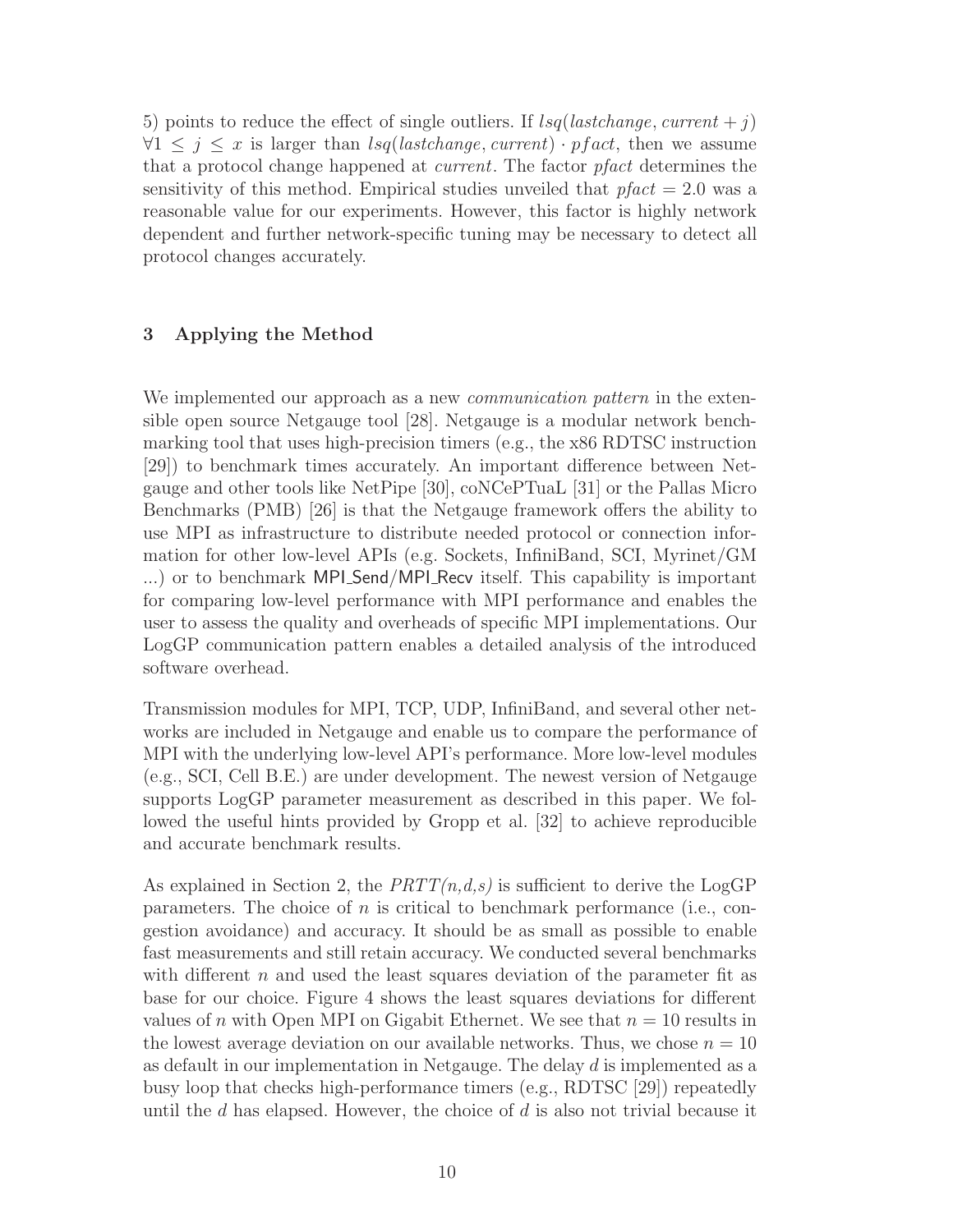

Fig. 4. Least squares deviation for different values of  $n$ .

should be small to ensure fast measurements but it must also be larger than  $G_{all}$ . We chose  $d = PRTT(1,0,s)$  in our implementation because we found that this usually fulfills these criteria. However, a check is added after every parameter calculation and a warning is printed if  $G_{all} > d$ . In case of a failure, the user can easily fall back to  $d = PRTT(2, 0, s)$  which is guaranteed to fulfill the criteria, but increases the measurement time.

#### 3.1 Results

We analyzed different interconnect technologies and parallel systems to evaluate their performance in the LogGP model. The evaluated systems are described in Table 1. All presented results are very system dependent and we suggest to re-run the benchmark for every system configuration. For example, the overhead is heavily influenced by the performance of the main CPU and the I/O subsystem. Our test-systems have very different CPU speeds and chipset configurations, thus, the results can not serve as a network interconnect comparison. It has to be ensured that the testing environment is exactly identical in order to compare network interconnects.

We benchmarked TCP over Gigabit Ethernet and MPICH2 1.0.3, SCI with NMPI 1.2, Single Data Rate (SDR) InfiniBand with Open MPI 1.1.2/openib, Double Data Rate (DDR) ConnectX InfiniBand with Open MPI 1.2.8, Myrinet 2000 with Open MPI 1.1.2/GM, Myrinet 10G with Open MPI 1.2.8/MX and Chelsio 10 Gigabit iWARP adapters with Open MPI 1.2.6/openib. The graphs for  $G \cdot (s-1) + q$  (cf. Equation (5)) for several configurations are shown in Figure 5.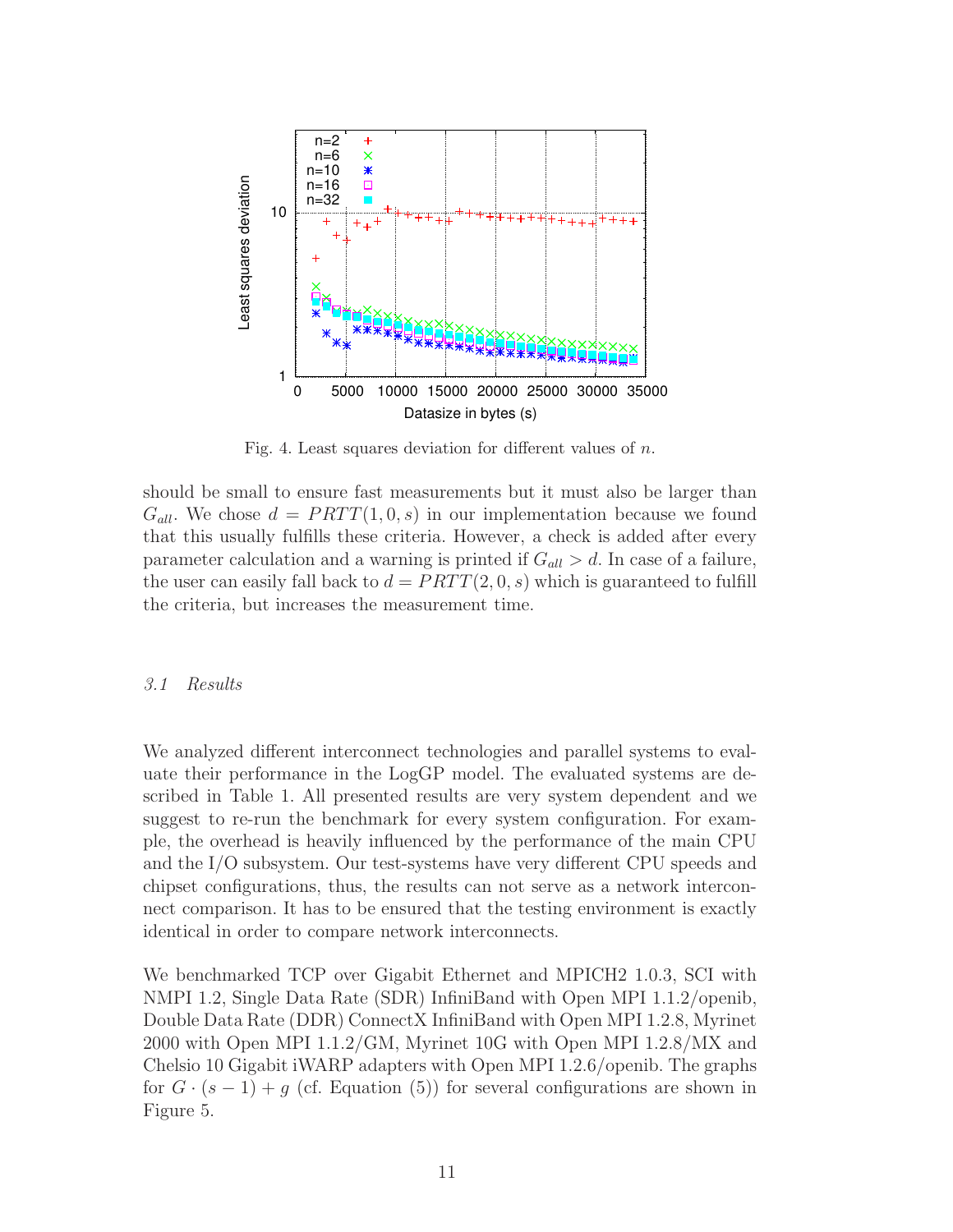| <b>Transport</b>   | $\rm CPU$           | <b>Additional Information</b>                    |  |  |
|--------------------|---------------------|--------------------------------------------------|--|--|
| MPICH <sub>2</sub> | Opteron 246, 2GHz   | MPICH2 1.0.3, BCM5704 GigE Net-<br>work Chip     |  |  |
| NMPI/SCI           | Xeon 2.4GHz         | NMPI-1.2, SCI-Adapter PSB66 D33x                 |  |  |
| OMPI/IB(SDR)       | Opteron 244         | Open MPI 1.1.2, OFED-1.0, Mel-<br>lanox MT25208  |  |  |
| OMPI/10G           | Xeon $5160$ 3.0GHz  | Open MPI 1.2.6, Chelsio T3 iWARP,<br>$\expb3.0$  |  |  |
| OMPI/IB (DDR)      | Xeon $L5420$ 2.5GHz | Open MPI 1.2.8, OFED-1.3, Mel-<br>lanox ConnectX |  |  |
| OMPI/GM            | Athlon MP 1.4GHz    | Open MPI 1.1.2, GM 2.0.23, Myrinet<br>2000       |  |  |
| OMPI/MX            | Xeon $L5420$ 2.5GHz | Open MPI 1.2.8, MX 1.4.3, Myrinet<br>10G         |  |  |

Table 1

Details about the test systems.



Fig. 5. Measurement results for GigE/TCP, SCI, InfiniBand (SDR) and Myrinet/GM (in this order). The graphs show  $f(s) = G \cdot (s-1) + g$ , such that the slope indicates G and  $f(1) = g$  and the CPU overhead. The parameters of the fitted functions for  $g$  and  $G$  can be found in Table 2.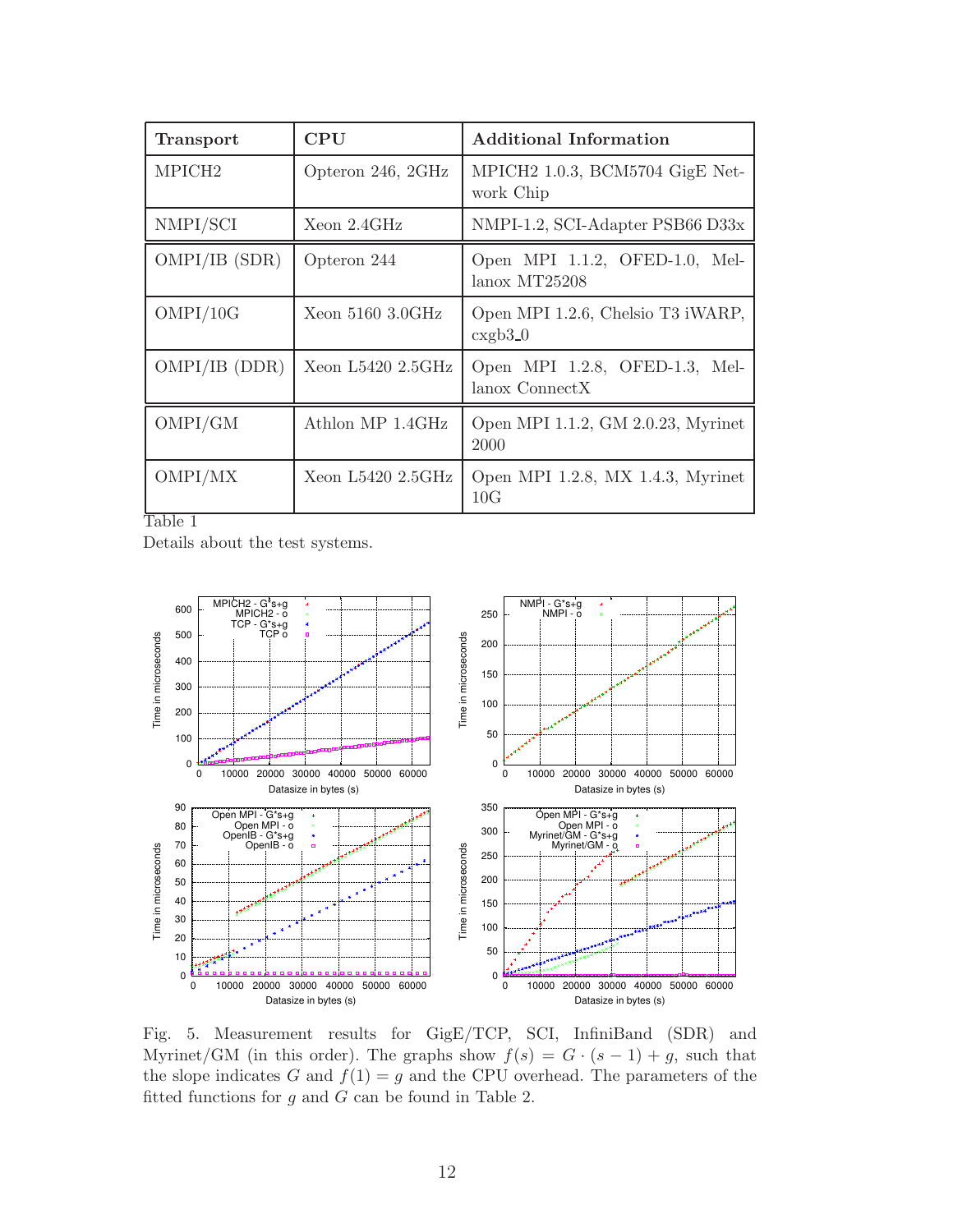Table 2 shows the numerical results for the LogGP measurements on the different systems. Blocking communication was used to measure those values. The TCP results show that  $o_s$ , g and G are nearly identical for MPICH2 and RAW TCP (they are not distinguishable in the diagram because they lie practically on the same line). We also see that  $o<sub>s</sub>$  is not constant as assumed in the LogGP model but has a linear slope. We encounter no protocol change for TCP in the interval [1, 65536] bytes. The SCI results indicate that the implementation uses polling to send messages because  $o_s \approx G_{all}$ . We see three different protocol regions for the MPI implementation NMPI (cf. Table 2).

InfiniBand also shows interesting behavior. The Open MPI openib component uses polling to send or receive messages. A protocol change at approximately 12 kiB leads to a large increase of g. This is due to the rendezvous protocol which introduces an additional RTT of a small status message, which costs  $\approx 2L + 4\sigma$  in LogGP, before the actual transmission begins. The blocking MPI Send charges this to g because it has to wait until a message is sent before it sends the next one. G is mainly identical across all message-sizes. The low-level openib API has a small q and shows no protocol change. The low-level overhead to post a send request is independent of the message size. Open MPI introduces additional CPU overhead which is due to the local copy (for eager send) or InfiniBand's memory registration.

Myrinet/GM seems to use interrupts for small messages ( $o < G_{all}$ ) and polling for messages larger than 32 kiB ( $o \approx G_{all}$ ). The protocol change is again clearly visible in the graph and is correctly recognized by our method. The low-level API delivers a slightly lower  $G$  and a similar  $g$  in the measured interval. The overhead o of the GM API is constant (as it was for InfiniBand).

## 4 Simulating Collective Algorithms with LogGP

In order to show the importance of accurate measuring of LogGP parameters, we use our parameters for different interconnection networks to show the behavior of different collective algorithms. It has been shown that the LogGP model can be used to provide bounds on the communication time of collective algorithms. However, modeling a parallel application in this way is often tedious and error-prone. A binomial tree communication pattern for example has a complicated communication structure with regards to the finishing time of every process and a closed form for the runtime estimation can not be found easily. We show how to achieve accurate predictions using a discrete event-driven simulation methodology for the LogGP model.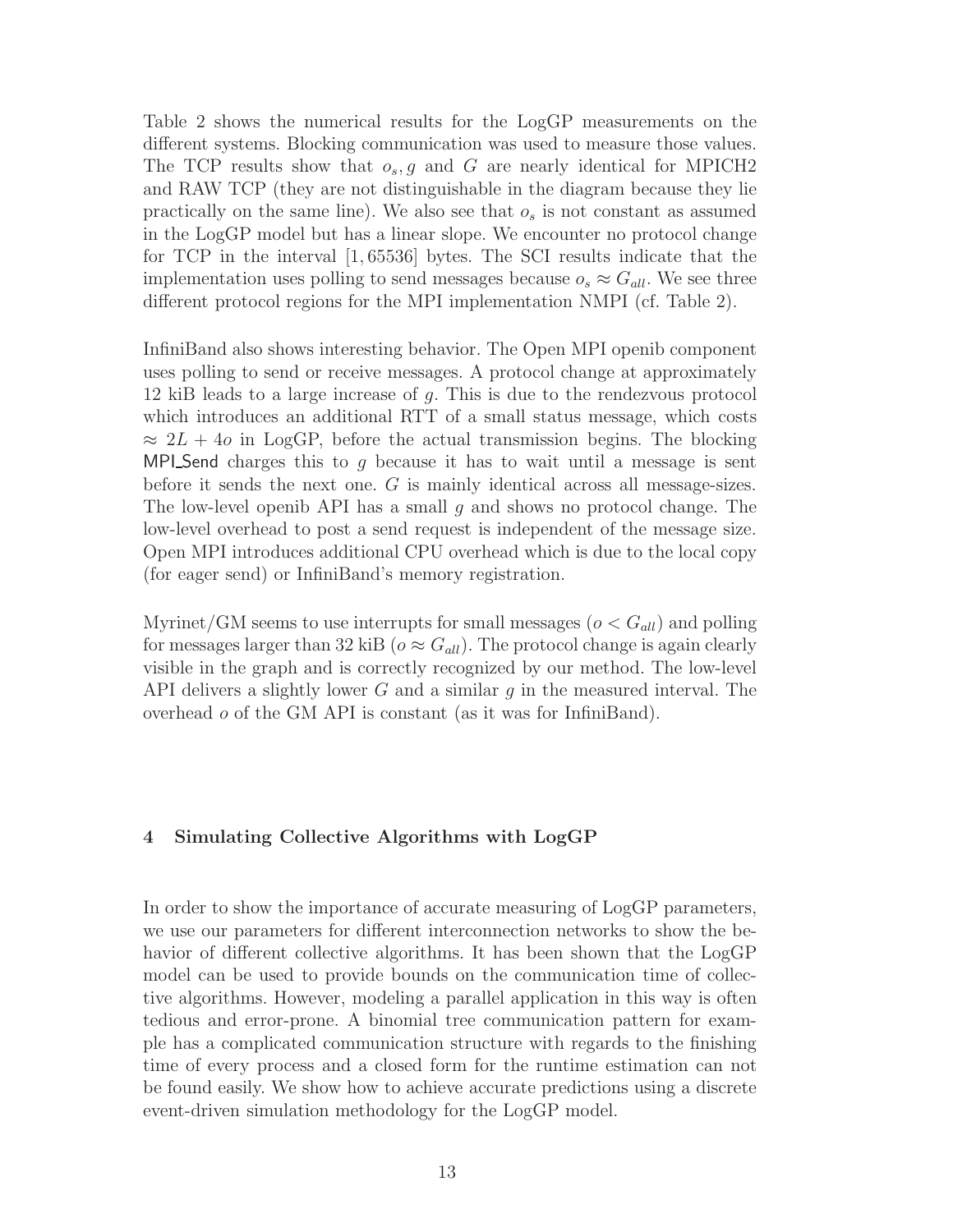| <b>Transport</b> | Protocol Inter-<br>val (bytes) | $\mathbf{L}(\mu s)$ | $o(1)$ ( $\mu s$ ) | $g(\mu s)$ | $\mathbf{G}(\mu s/b)$ |
|------------------|--------------------------------|---------------------|--------------------|------------|-----------------------|
| MPICH2/TCP       | $1 \leq s$                     | 45.74               | 3.46               | 0.915      | 0.00849               |
| NMPI/SCI         | $1 \leq s < 12289$             | 5.48                | 6.10               | 7.78       | 0.0045                |
|                  | $12289 \leq s$                 | 5.48                | 6.10               | 13.34      | 0.0037                |
| OMPI/IB(SDR)     | $1 \leq s < 12289$             | 5.96                | 4.72               | 5.14       | 0.00073               |
|                  | $12289 \leq s$                 | 5.96                | 4.72               | 21.39      | 0.00103               |
| OMPI/10G         | $1 \leq s < 12289$             | 10.97               | 5.05               | 5.00       | 0.0023                |
|                  | $12289 \leq s$                 | 10.97               | 5.05               | 42.00      | 0.00101               |
| OMPI/IB (DDR)    | $1 \leq s < 12289$             | 2.50                | 1.49               | 1.08       | 0.00067               |
|                  | $12289 \leq s$                 | 2.50                | 1.49               | 11.90      | 0.00058               |
| OMPI/GM          | $1 \leq s < 32769$             | 10.53               | 1.27               | 9.44       | 0.0092                |
|                  | $32769 \leq s$                 | 10.53               | 1.27               | 52.01      | 0.0042                |
| OMPI/MX          | $1 \leq s < 32769$             | 2.98                | 1.48               | 2.00       | 0.00081               |
|                  | $32769 \leq s$                 | 2.98                | 1.48               | 33.10      | 0.00109               |

Table 2

LogGP Parameters for different Transport Protocols

## 4.1 Simulation Methodology

In this section we present a brief description of our simulator design which is similar to [33]. We model a parallel algorithm with a set of partially dependent send, receive and local transformation operations. Dependencies among them, e.g., a send of a data item can only start after a local transformation on this item is finished, are modeled as required by the parallel algorithm. Our simulator models each process with a queue of outstanding operations. Communication is by default modeled as non-blocking so that posted sends and receives finish independently (this eliminates deadlocks). Each send and receive is added to the queue and removed from the queue when matched. Receives are removed from the queue when a matching send arrived and a send is either removed immediately (eager protocol) or after it matched a receive (rendezvous protocol). Local times are updated according to the Lamport clock condition [34]. The simulator also generates a time-line diagram which can be used to visualize the simulation.

For example, consider a program where P processes communicate in a doublering. Process i receives one data item from process  $(i - 1 \mod P)$  and sends to process  $(i + 1 \mod P)$  (forward ring) and, at the same time, it receives a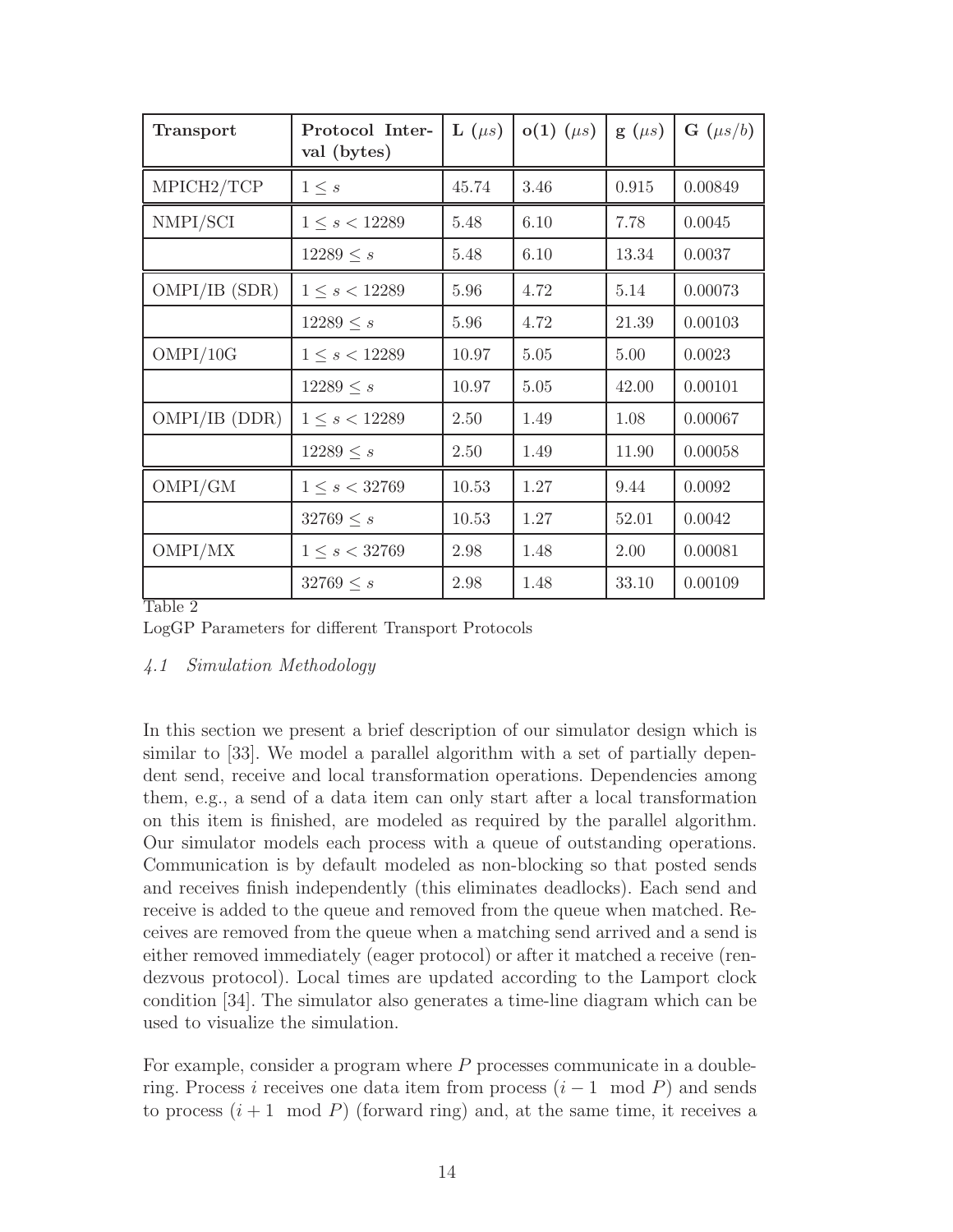data item from process  $(i + 1 \mod P)$  and sends to process  $(i - 1 \mod P)$ (backward ring). The two data items are originating at process 0. Figure 6 shows the timeline diagram (simulation output) for this communication with  $P = 4$ . In this example, it becomes obvious why it is not easy to design explicit



Fig. 6. LogGP timeline of double-ring communication pattern.

mathematical models for the running time of such algorithms. The problem in this example is that the message from rank 3 and the message from rank 1 arrive at the same times at rank 2 and want to consume CPU resources. Thus, the send from rank 3 is delayed until the CPU becomes available which delays the global communication accordingly. Mathematically modeling such effects for more complicated patterns is tedious and error-prone.

## 4.2 Simulation Results

Based on the LogGP model, we argue in [35] that many of the current benchmarking strategies that are used for benchmarking MPI collective operations deliver inaccurate results. In this work, we substantiate this claim with simulation results that use real-world network parameters. Based on the availability of an accurate LogGP benchmarking method and our simulation framework, we are now able to assess the relative inaccuracy of common benchmarking schemes. A common measurement mistake is to perform the same collective operation n times in a loop and then report the total time divided by  $n$ . We argued in [35] Section 1.2 that such measurements often underestimate the time of a single collective operation due to message pipelining effects.

In the following, we demonstrate the effect with two different broadcast algorithms, a binomial tree and pipelined broadcast. Both algorithms are used in practice depending on the proportion of P and the message size s (cf. [9]). Figure 7 shows the influence of pipelining on a measurement with  $P = 16$  and  $n=5$ .

An intuitive fix, rotating the root, was proposed to avoid such pipelining techniques. However, we show that this fix does not solve the problem. A visualization of our two algorithms with root-rotation is shown in Figure 8. It only mitigates the measurement error and, for some algorithms, the asymptotic relative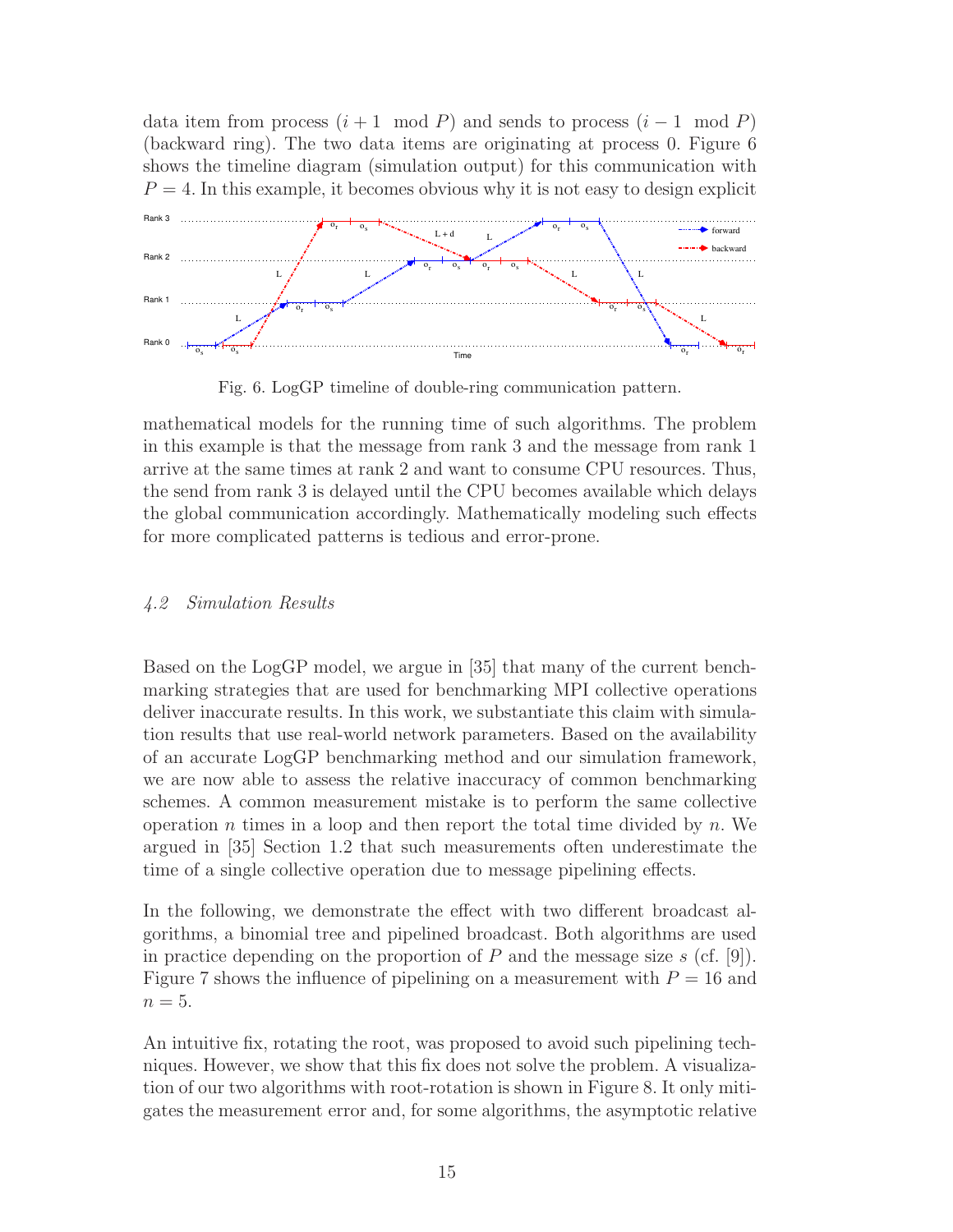

Fig. 7. LogGP Communication graphs for a common benchmarking scheme.

error in  $n$  is identical to the error without root rotation. Thus, we conclude that root rotation does not fix the problem. If we assume a fixed  $n (n = 1000$ 



Fig. 8. LogGP Communication graphs for change-root benchmarking scheme.

in our experiments) and we vary  $P$ , then we see that the measurement mistake accumulates depending on the network type as shown in Figure 9(a). The sim-



Fig. 9. Comparison of the different benchmarking schemes for two different broadcast algorithms: binomial tree and pipeline. The correct benchmarking scheme is compared with the simple loop benchmark (loop) and a change-root scheme (change) for Ethernet (ETH) and InfiniBand (IB).

ple loop scheme underestimates the actual broadcast time by several orders of magnitude in case of the pipelined broadcast. The binomial tree broadcast is also underestimated significantly. A change-root scheme mitigates the difference, but does not reach the quality of a synchronizing benchmark as proposed in [35]. The root rotation also fails when the number of measurements/rotations  $(n)$  is smaller than the number of processes. For example, the pipelined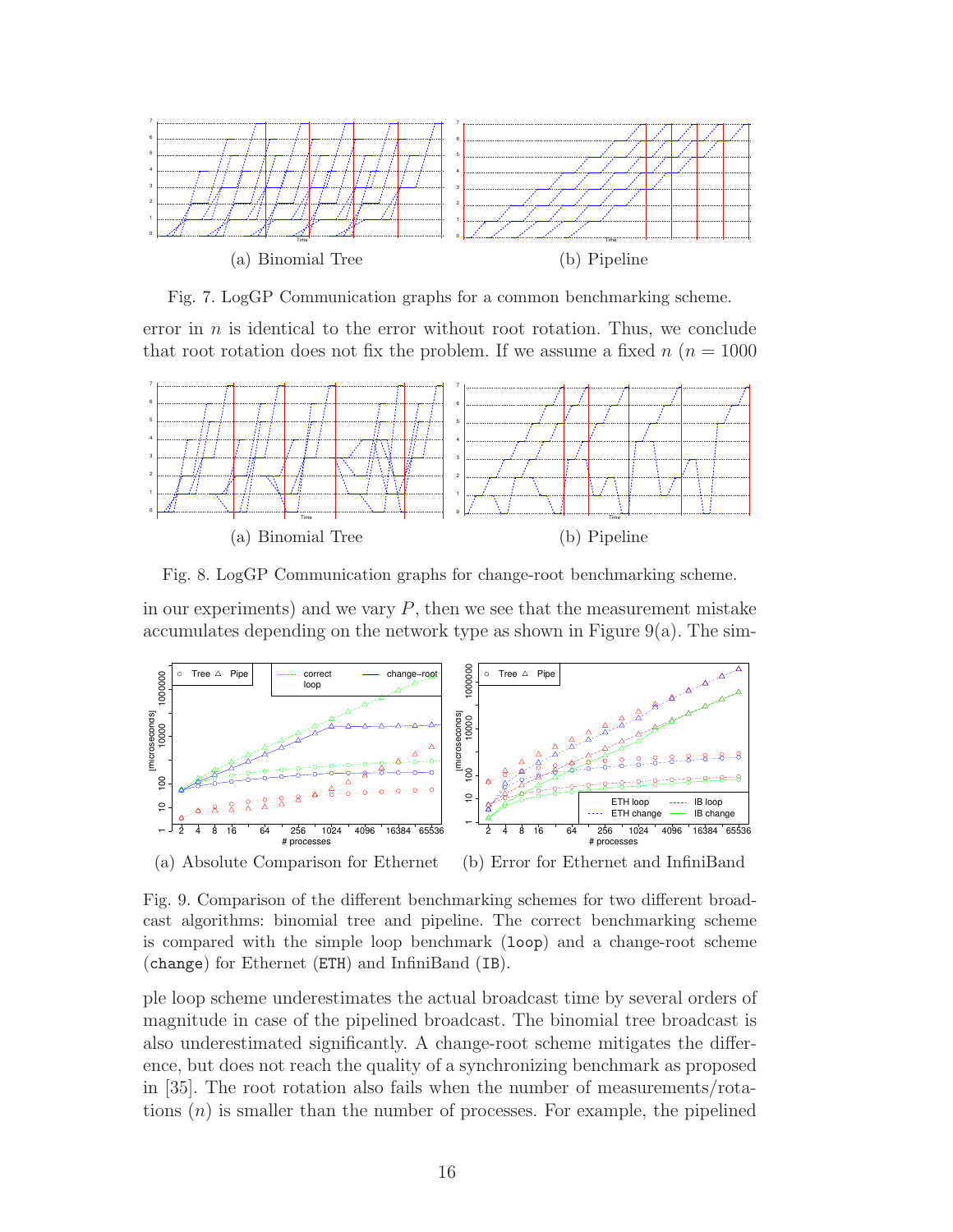scheme measures a quasi-constant time for  $P > n$ . We also see in Figure 9(a) that a wrong benchmarking scheme could lead to wrong decisions if the choice of algorithms depends on a previously benchmarked model (cf. [9]) because pipelined broadcasts erroneously seem superior to tree-based broadcasts up to 512 processes.

Figure 9(b) shows the scaling of the measurement error (the difference between correct and benchmarked result) for Ethernet and InfiniBand. We see that the error is much less with InfiniBand, however, the asymptotic behavior is similar. We also see that the error depends on the used collective algorithm. The error for binomial trees scales logarithmically with the number of processes while the pipelined algorithm has a linear error. Based on those results, we strongly suggest to benchmark each collective operation separately and not in a loop.

# 5 Conclusions and Future Work

We compared well known  $Log(G)P$  measurement methods and derived a new accurate LogGP parameter measurement scheme. Our method is able to detect protocol changes in the underlying communication subsystem. An open source implementation within the Netgauge framework is available at http://www.unixer.de/research/netgauge/

The precision with which we are able to assess LogGP parameters with our approach suggests further refinements to the LogGP models and to the measurement process. In particular, the overheads for receiving and sending  $(o<sub>r</sub>)$ and  $o_s$  respectively) are assumed to be constant and the same in current models. However, previous results and preliminary experiments with our framework have shown that this is often not the case. Models and corresponding measurement to account for this difference are the subject of future work.

We also presented a discrete event simulation framework for LogGP which uses the benchmarked values and simulates real-world communication systems. We utilized the simulation to assess the absolute error that is done by performing collective communication benchmarks in a loop. Our simulations help us to gain a better understanding of effects in the network (such as pipelining or endpoint contention). Our results show that simple techniques that have been proposed to increase the accuracy of benchmarking techniques fail at large scale. We showed that the absolute measurement error grows linearly or logarithmically with the system size for a pipelined and tree-based broadcast respectively.

We plan to investigate opportunities to simulate the influence of operating system noise to large-scale systems with our LogGP simulation environment.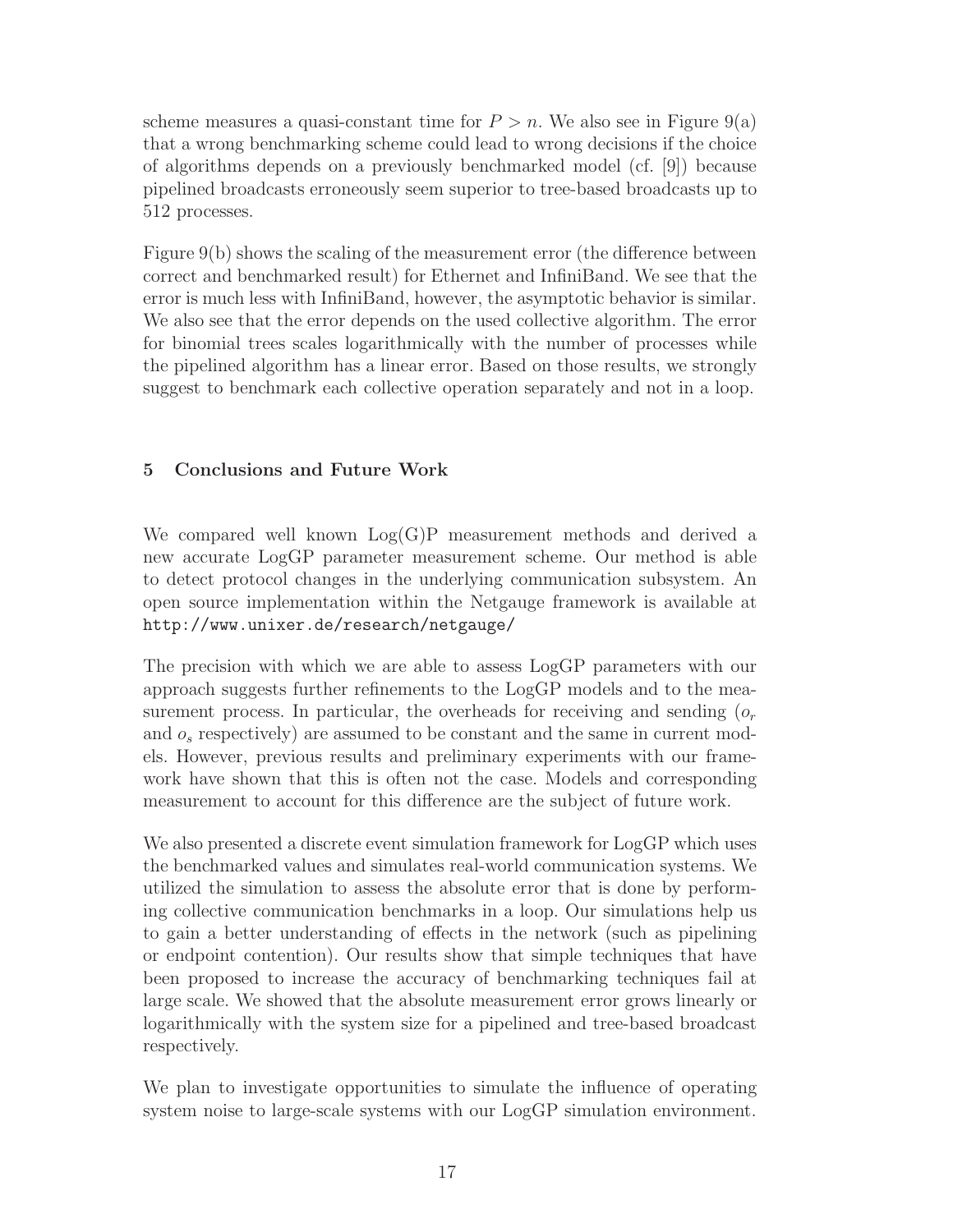Furthermore, we work on more detailed application simulation methods.

#### Acknowledgments

This work was supported by the Department of Energy project FASTOS II (LAB 07-23) and a grant from the Lilly Endowment.

#### References

- [1] MPI Forum, MPI: A Message-Passing Interface Standard. Version 2.1, www.mpi-forum.org (September 4th 2008).
- [2] J. R. Larus, S. Chandra, D. A. Wood, CICO: A Practical Shared-Memory Programming Performance Model, in: Ferrante, Hey (Eds.), Workshop on Portability and Performance for Parallel Processing, John Wiley & Sons, Southampton University, England, July 13 – 15, 1993.
- [3] P. G. Gibbons, Y. Matias, V. Ramachandran, Can a shared memory model serve as a bridging model for parallel computation?, in: ACM Symposium on Parallel Algorithms and Architectures, 1997, pp. 72–83.
- [4] S. Fortune, J. Wyllie, Parallelism in random access machines, in: STOC '78: Proceedings of the tenth annual ACM symposium on Theory of computing, ACM Press, 1978, pp. 114–118.
- [5] R. M. Karp, V. Ramachandran, Parallel algorithms for shared-memory machines, in: J. Leeuwen (Ed.), Handbook of Theoretical Computer Science: Volume A: Algorithms and Complexity, Elsevier, Amsterdam, 1990, pp. 869– 941.
- [6] L. G. Valiant, A bridging model for parallel computation, Commun. ACM 33 (8) (1990) 103–111.
- [7] D. Culler, R. Karp, D. Patterson, A. Sahay, K. E. Schauser, E. Santos, R. Subramonian, T. von Eicken, LogP: towards a realistic model of parallel computation, in: Principles Practice of Parallel Programming, 1993, pp. 1–12.
- [8] G. Bilardi, K. T. Herley, A. Pietracaprina, BSP vs LogP, in: SPAA '96: Proceedings of the eighth annual ACM symposium on Parallel algorithms and architectures, ACM Press, 1996, pp. 25–32.
- [9] J. Pjesivac-Grbovic, T. Angskun, G. Bosilca, G. E. Fagg, E. Gabriel, J. J. Dongarra, Performance Analysis of MPI Collective Operations, in: 4th International Workshop on Performance Modeling, Evaluation, and Optimization of Parallel and Distributed Systems (PMEO-PDS 05), Denver, CO, 2005.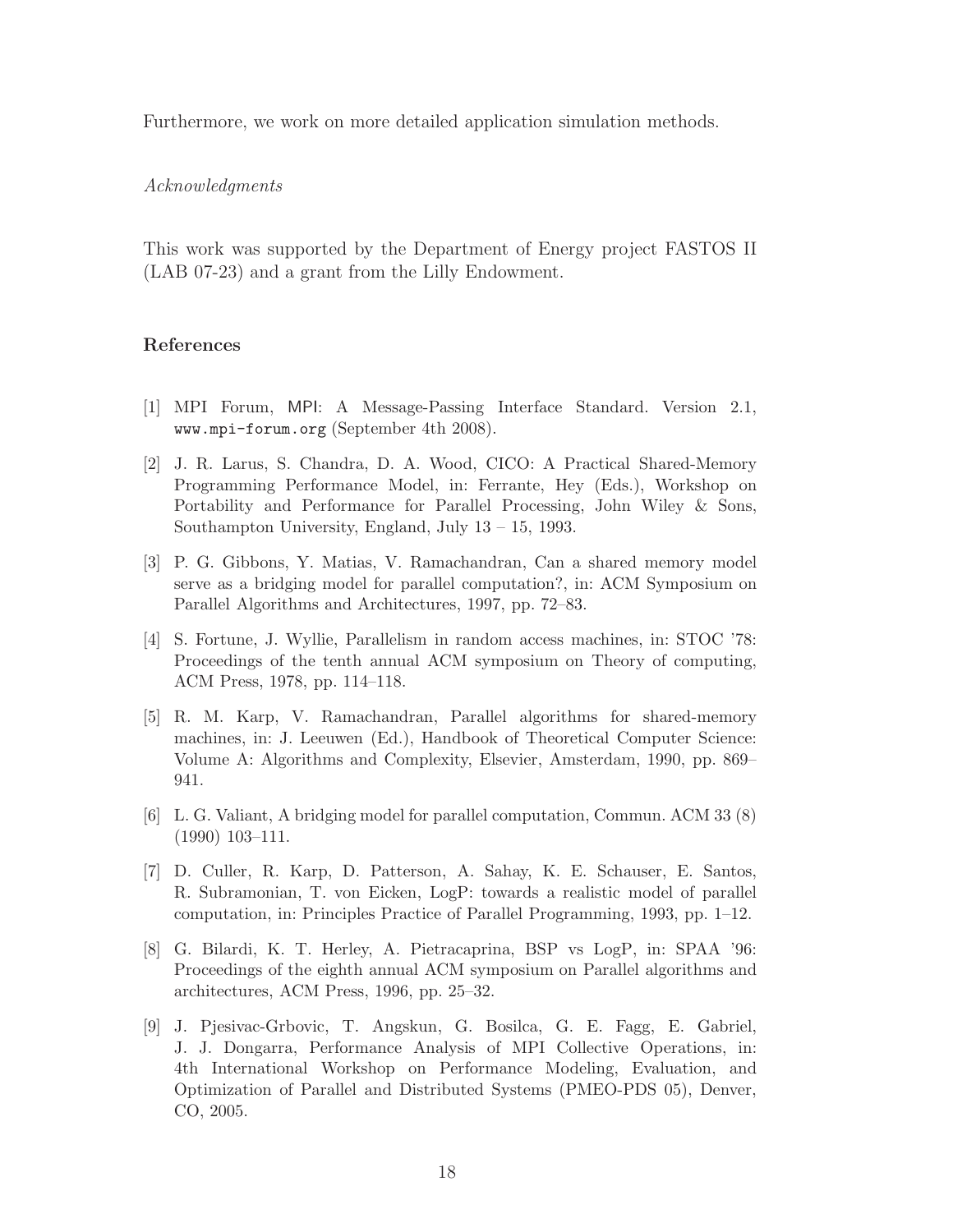- [10] A. Alexandrov, M. F. Ionescu, K. E. Schauser, C. Scheiman, LogGP: Incorporating Long Messages into the LogP Model, Journal of Parallel and Distributed Computing 44 (1) (1995) 71–79.
- [11] R. Hockney, The communication challenge for MPP: Intel Paragon and Meiko CS-2, Parallel Computing 20 (3) (1994) 389–398.
- [12] T. Hoefler, A. Lumsdaine, W. Rehm, Implementation and Performance Analysis of Non-Blocking Collective Operations for MPI, in: Proceedings of the 2007 ACM/IEEE conference on Supercomputing, 2007.
- [13] M. Bernaschi, G. Iannello, Quasi-Optimal Collective Communication Algorithms in the LogP Model, Tech. rep., University of Naples (DIS) (03 1995).
- [14] D. E. Culler, A. Dusseau, R. Martin, K. E. Schauser, Fast Parallel Sorting under LogP: from Theory to Practice, in: Proceedings of the Workshop on Portability and Performance for Parallel Processing, Wiley, Southampton, England, 1993.
- [15] T. Hoefler, L. Cerquetti, T. Mehlan, F. Mietke, W. Rehm, A practical Approach to the Rating of Barrier Algorithms using the LogP Model and Open MPI, in: Proceedings of the 2005 International Conference on Parallel Processing Workshops (ICPP'05), 2005, pp. 562–569.
- [16] G. Iannello, Efficient Algorithms for the Reduce-Scatter Operation in LogGP, IEEE Trans. Parallel Distrib. Syst. 8 (9) (1997) 970–982.
- [17] R. M. Karp, A. Sahay, E. Santos, Optimal Broadcast and Summation in the LogP Model, Tech. rep., Berkeley, CA, USA (1992).
- [18] M. Bernaschi, G. Iannello, Collective communication operations: experimental results vs. theory, Concurrency - Practice and Experience 10 5 (1998) 359–386.
- [19] E. Gabriel, G. E. Fagg, G. Bosilca, T. Angskun, J. J. Dongarra, J. M. Squyres, V. Sahay, P. Kambadur, B. Barrett, A. Lumsdaine, R. H. Castain, D. J. Daniel, R. L. Graham, T. S. Woodall, Open MPI: Goals, Concept, and Design of a Next Generation MPI Implementation, in: Proceedings, 11th European PVM/MPI Users' Group Meeting, Budapest, Hungary, 2004.
- [20] W. Gropp, E. Lusk, N. Doss, A. Skjellum, A high-performance, portable implementation of the MPI message passing interface standard, Parallel Comput. 22 (6) (1996) 789–828.
- [21] D. Culler, L. T. Liu, R. P. Martin, C. Yoshikawa, LogP Performance Assessment of Fast Network Interfaces, IEEE Micro.
- [22] G. Iannello, M. Lauria, S. Mercolino, LogP performance characterization of Fast Messages atop Myrinet, in: In Proceedings of 6th Euromicro Workshop on Parallel and Distributed Processing, 1998, pp. 395–401.
- [23] T. Kielmann, H. E. Bal, K. Verstoep, Fast Measurement of LogP Parameters for Message Passing Platforms, in: IPDPS '00: Proceedings of the 15 IPDPS 2000 Workshops on Parallel and Distributed Processing, Springer-Verlag, London, UK, 2000, pp. 1176–1183.